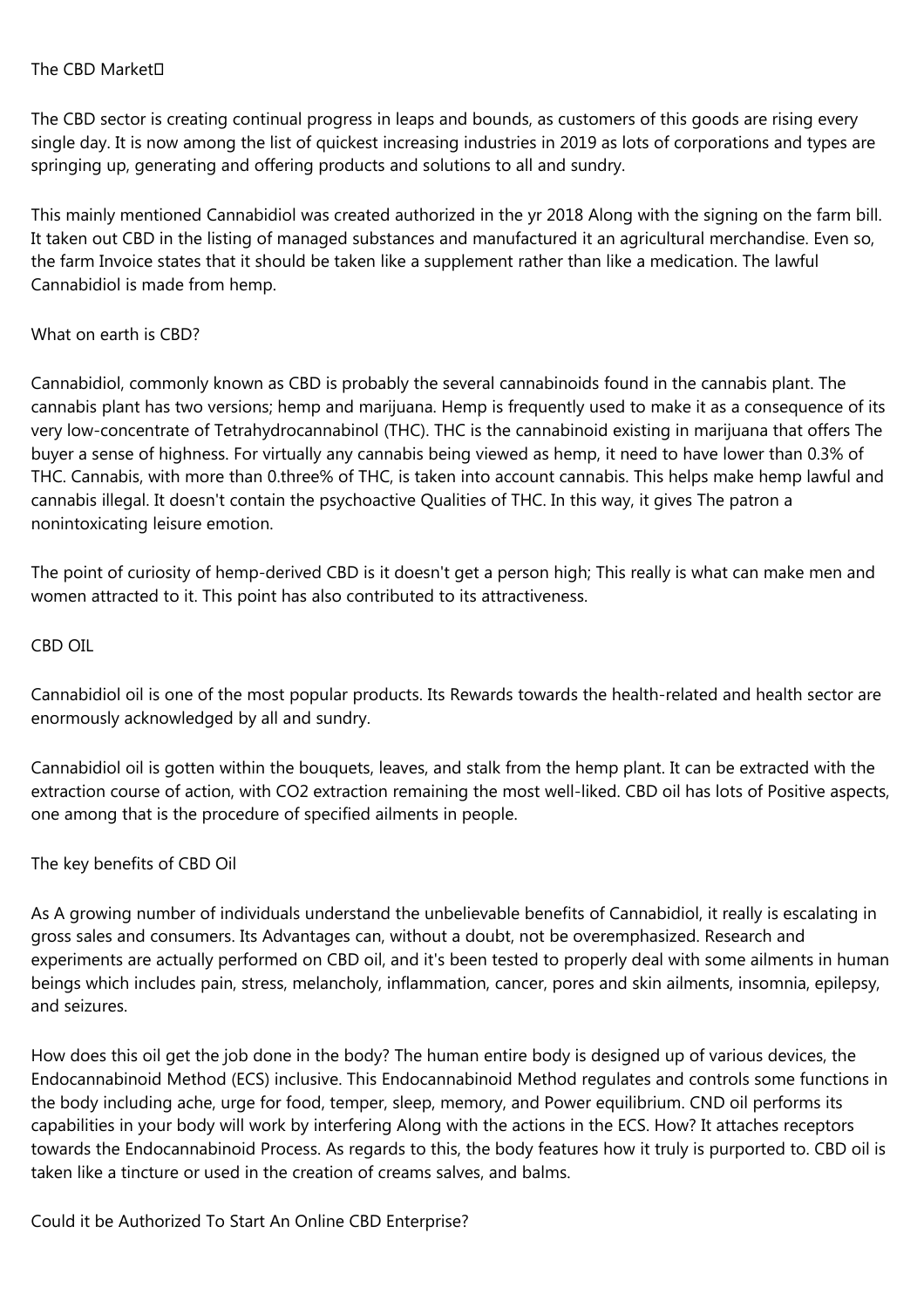Given that your Cannabidiol products are hemp-derived, it is totally authorized and correctly Protected to provide your goods on the net, on the internet.

# Highest quality CBD Oil Products To your On-line Business enterprise Prospect

There are many CBD oil items earning waves in the online business enterprise current market right now. In order to make big financial gain as part of your product sales of CBD oil items, it is vital that you select high-high quality merchandise generally desired by individuals.

# Complete Spectrum CBD Oil-

A complete-spectrum CBD oil is one which is extracted With all the hemp plant, in addition to other cannabinoids and terpenes. In this manner, the CBD oil is highly effective and performs very fast. Full-spectrum CBD oil tends to make waves, and you should set it up as being a CBD oil product or service to your on-line small business. You can get whole-spectrum CBD oil from so many Cannabidiol corporations. You only have to be certain they are authentic.

## CBD Creams and Balms-

CBD oils can be applied to make creams and balms. These creams and balms are utilized on to the skin for their outcome to occur. Usually there are some those who don't just like the earthy style of CBD oil. In this instance, there needs to be an alternate for them. This is where creams, salves, and balms come in. There are many CBD organizations where by you should buy these CBD oil goods from. Oucl a single and inventory your on-line retailer.

## CBD Tinctures-

CBD tinctures are essential-have for the CBD on line organization. They can be mostly in oil sort, and is particularly taken in droplets within the mouth or utilised as sprayers, and in addition is effective speedy. People can choose to increase CBD tinctures of their foods, beverages, or drinks.

Issues In Getting CBD Oil Merchandise From A web-based Store

As a client, there are several issues To place in place ahead of buying a CBD oil product from an online retail outlet.

First of all, you have to know where by the hemp used in building the CBD oil, was sourced. The hemp should be developed in environmentally sustainable soil, free of charge from contaminants, pesticides, fungicides, and preservatives.

Secondly, you need in order that you're obtaining CBD oil and not hemp oil. CBD oil differs from hemp oil, as they have got distinct results on the human body. Hemp oil is actually the oil extracted within the seeds from the hemp plant, CBD oil, However, is gotten within the leaves, bouquets, and stalks of the hemp plant. That is why, as being a shopper, you have to be knowledgeable and concentrate on the product or service you are shopping for.

Thirdly, you have to know the extraction method Employed in the manufacture of the CBD oil you need to buy. There are plenty of Cannabidiol oil extraction procedures, but the CO2 extraction process remains the ideal.

Ultimately, you might want to perform a check about the CBD oil company you might be paying for from. It is best to get from CBD providers that use only organic or normal elements inside the manufacture of their Cannabidiol oil. Also, their merchandise need to consist of below 0.three% of THC; this causes it to be wholly non-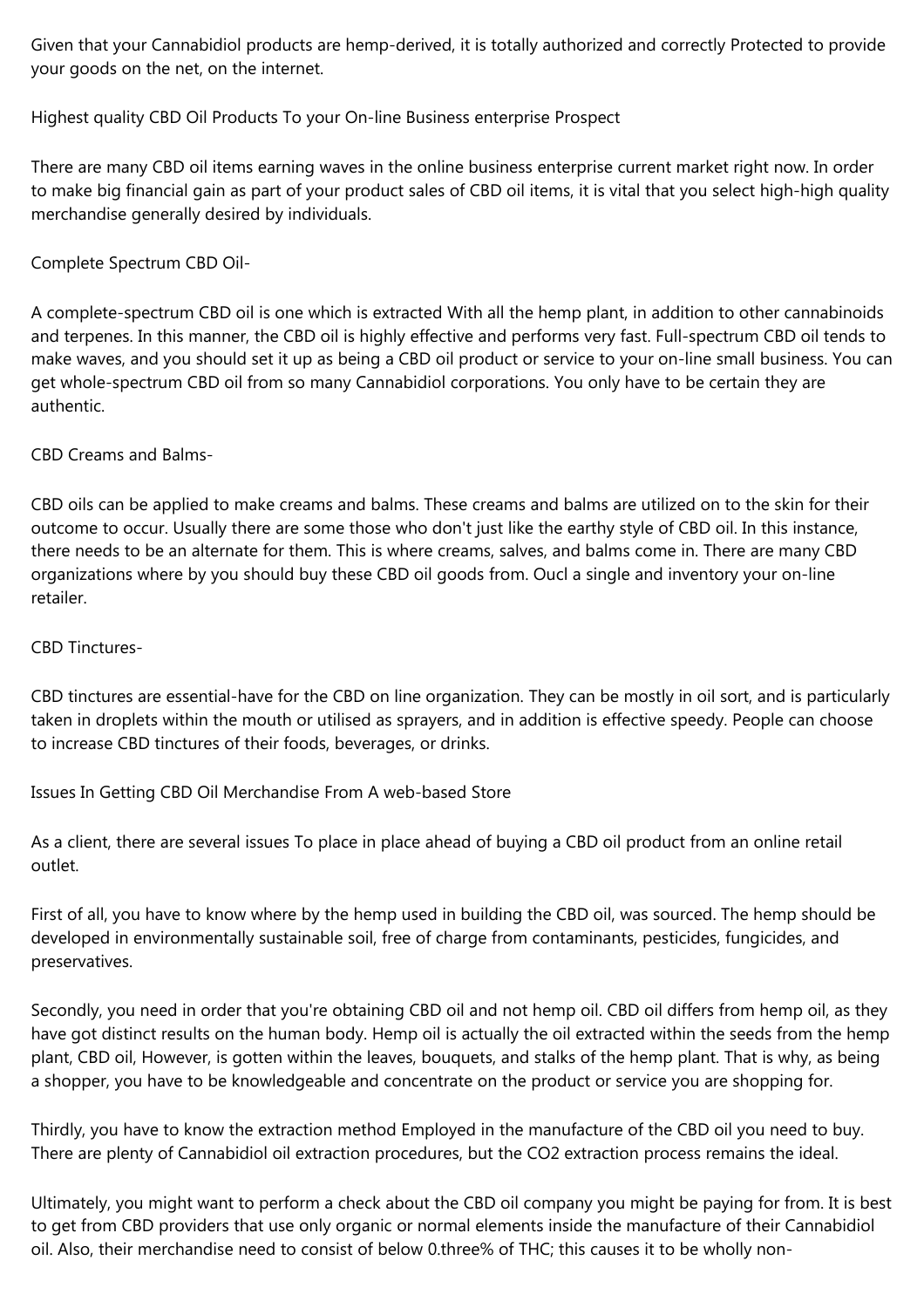### psychoactive.

There are such a lot of on the web brands offer In this particular. You'll want to select a reputable vendor, as there are several brand names promoting inferior goods. They seek out to swindle unsuspecting customers and individuals into purchasing their phony and inferior goods; This is often why you have to be an informed shopper. Some people are obtaining blindly, with no being aware of the things they are getting, because it is kind of tricky to differentiate superior from the terrible. Get only substantial-good quality products and solutions.

The Cannabidiol company is rising rapidly, and It is far from displaying signs of stopping any time soon. Large providers are certainly not lacking out on the opportunity to make wonderful take advantage of the sale of CBD oil merchandise. In this particular regard, you can also be considered a Cannabidiol on the net business owner. You merely should understand how to get started, know the correct goods to get, and make income!

You can also obtain a wholesaler to provide CBD oil items to you personally. Your wholesaler should be trusted and legitimate. In this way, you can be positive of offering and delivering only genuine solutions on your buyers.

It is a undeniable fact that Cannabis can be perhaps dangerous to you personally but This is often also ideal that for those who stick to correct suggestions, the threats attached to it can be minimized. Whenever we take a look at people who consume cannabis to the really very first time, they maintain combined reactions. For many, very first time supplies them the most beneficial experience and Many others feel that you don't experience nearly anything at First phases.

It is usually advisable that just one need to go ahead and take dose in a minimal amount and take a look at being with someone knowledgeable all around. It's going to be advised if you are doing right Cannabis research before working with it. Right here we're discussing every thing you need to know about consuming Marijuana.

At Time Of Obtain:

You need to abide by these factors at time of buying:

To begin with, get conscious of the fact that you have to carry your ID. It is an extremely needed doc as these institutions are heavily regulated and 1 Incorrect step can wreck every thing. Any individual under the age of eighteen several years will not be allowed to use or market this merchandise.

An additional critical suggestion is that you need to allow for on your own, a good amount of time as usually, these dispensaries have traces out the door.

Next, you need to know is to not argue Using the personnel associates as they've to observe each of the lawful formalities.

Past although not the minimum, do convey money along with you mainly because some dispensaries will not choose plastic but.

At The Time Of Use:

Such things as a proper cannabis exploration need to be stored in mind to ensure that your encounter goes as efficiently as you possibly can.

A different vital issue which you have to know is that you are not permitted to smoke weed in public. It is totally unlawful.